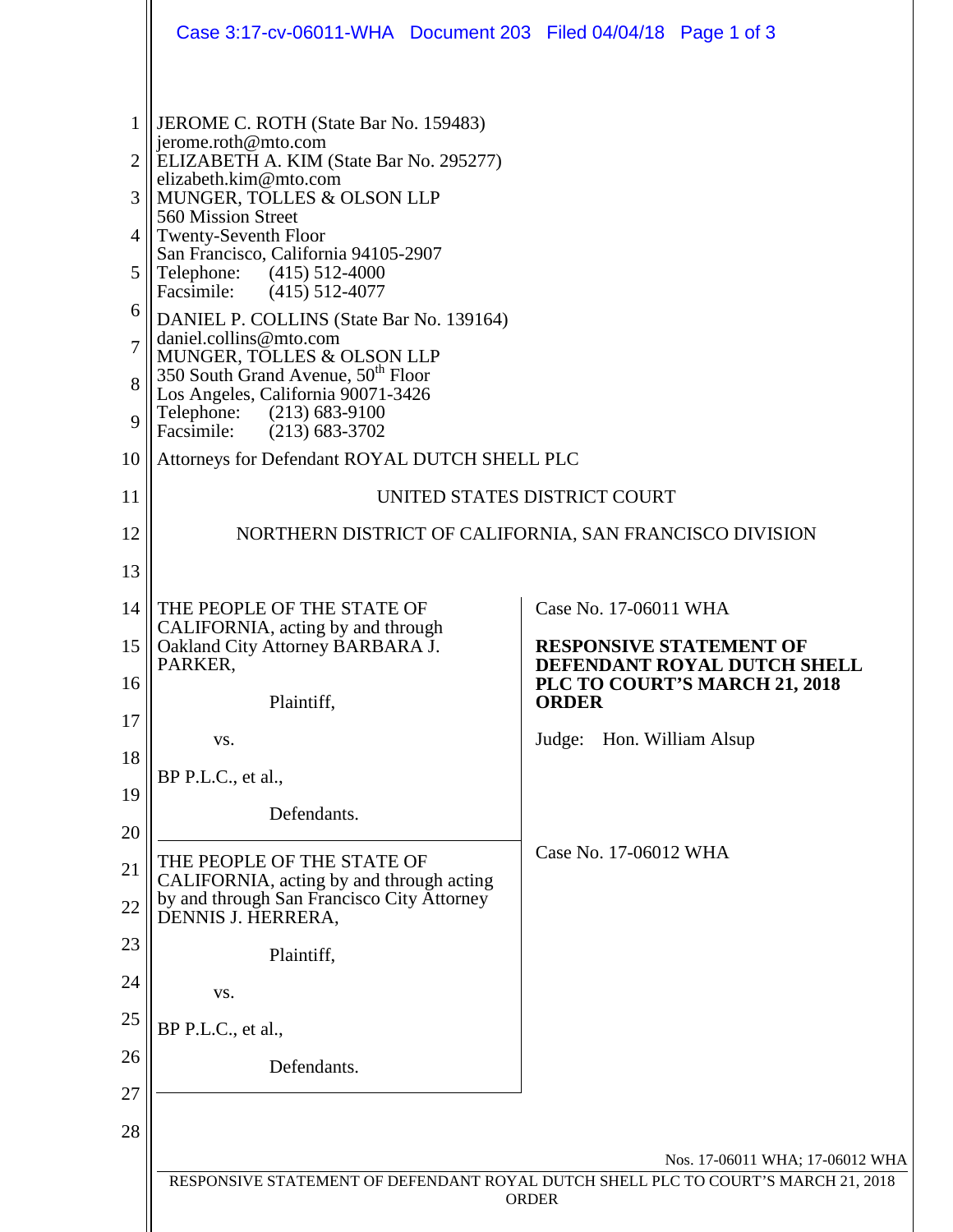1 2 3 4 5 6 7 8 On February 27, 2018, this Court "invite[d] counsel to conduct a two-part tutorial on the subject of global warming and climate change," to be held on March 21, 2018. (Dkt. #135, 17-cv-6011; Dkt. #117, 17-cv-6012.) On March 20, all defendants moved to dismiss the complaints in this action under FRCP 12(b)(6) for failure to state a claim. Royal Dutch Shell plc ("RDS") is a foreign corporation with no operations in the United States. As such, RDS also moved to dismiss the complaints under FRCP 12(b)(2) for lack of personal jurisdiction (as did three other defendants) and under  $12(b)(5)$  for insufficient service of process. Those motions are currently pending.

9 10 11 12 13 14 15 In light of its pending jurisdiction and service-related motions, RDS did not participate in the March 21 tutorial; the tutorial was conducted by Chevron. The Court stated that it would treat statements in connection with the tutorial as a "special appearance" that would not waive personal jurisdiction defenses. (March 21, 2018 Transcript of Proceedings at 6:9-13). At the conclusion of the tutorial, the Court ordered the non-participating defendants to submit a statement within two weeks "explaining any disagreements with the statements made by counsel for" Chevron during the tutorial. (Dkt.# 178). RDS submits the following statement in response to that Order:

- 16 17 18 19 20 1. This statement is not intended to waive and is made subject to RDS's objections to personal jurisdiction and service. It is submitted pursuant to the Court's March 21, 2018 Order and subject to the Court's statements at the hearing regarding non-waiver; this statement is also informed by the Court's indication that the purpose of the tutorial was so the Court could learn more about the applicable science.  $\frac{1}{1}$  $\frac{1}{1}$  $\frac{1}{1}$
- 21 22 23 24 2. In conducting the tutorial, Chevron relied upon the reports issued by the Intergovernmental Panel on Climate Change ("IPCC"), primarily the AR5, as the basis for its presentation to the Court. The IPCC reports collect and assess information from a wide variety of sources including thousands of scientists around the globe and present a broad-based consensus
- 25

28 information which is involved in the case and the nature of the dispute." *U.S. Ethernet Innovations, LLC* v. *Acer, Inc.*, No. C 10-03724 JW, 2010 WL 9934741, at \*4 (N.D. Cal. Dec. 21, 2010). Statements concerning a tutorial, such as this statement, are not judicial admissions. *Id*.

<span id="page-1-0"></span><sup>26</sup> 27 1 This is consistent with the view of other courts in this district concerning the purpose of tutorials, which is "to allow each party to inform the Court about the background of the technical

Nos. 17-06011 WHA; 17-06012 WHA